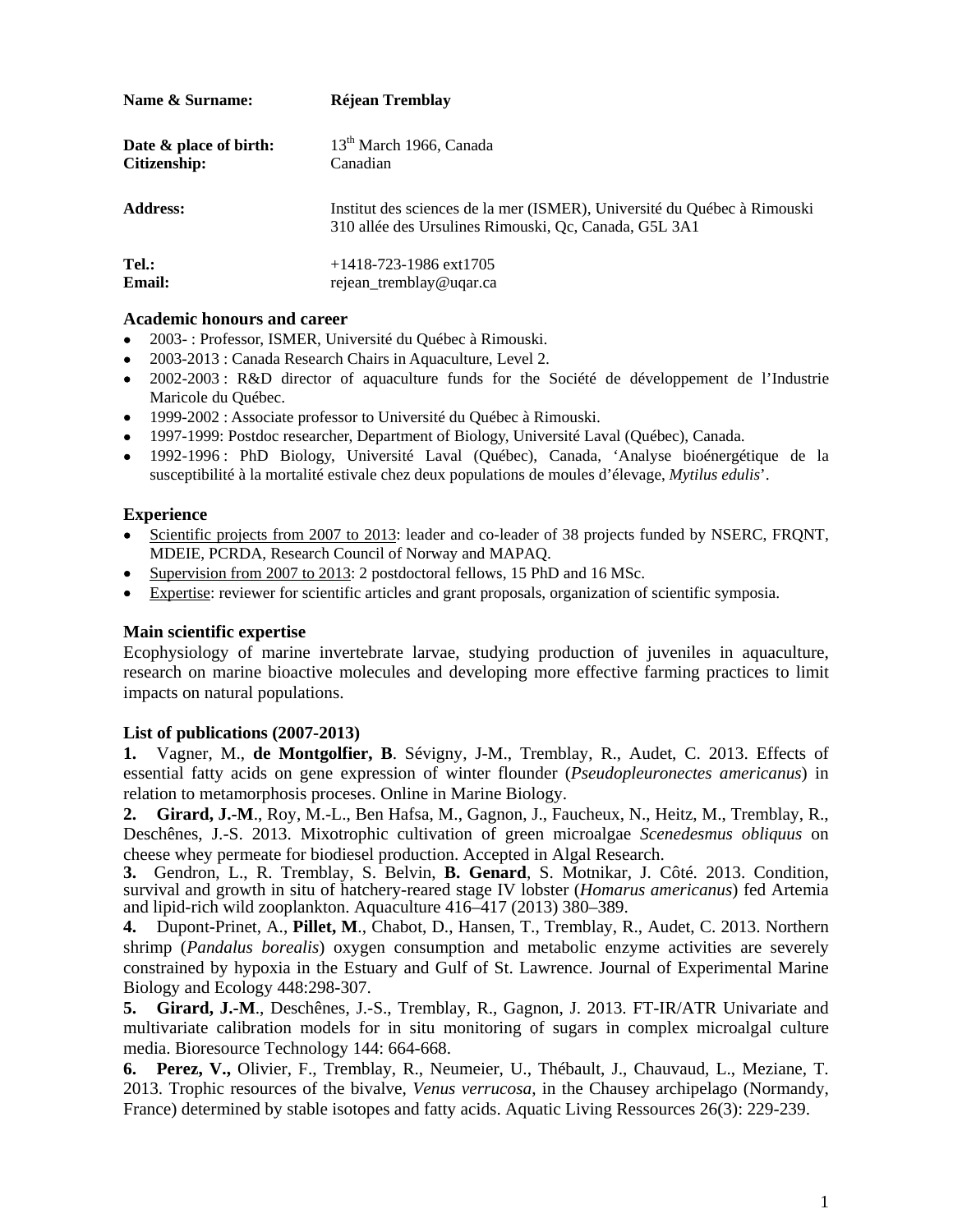**7. Hennebicq, R**., Fabra, G., Pellerin, C., Marcotte, I., Myrand, B. et Tremblay, R. 2013. The effect of cultured mussels (*Mytilus edulis*) spawning on mechanical properties, chemical and biochemical composition of byssal threads. Aquaculture 410–411: 11–17.

**8. Genard, B**., P. Miner, J.-L. Nicolas, D. Moraga, P. Boudry, F. Pernet, R. Tremblay. 2013. Integrative study of physiological changes associated with bacterial infection in Pacific oyster larvae. PLOS ONE 8(5): e64534.

**9. St-Onge, P**., Sévigny, J.-M., Strasser, C., Tremblay, R., 2013. Strong population differentiation of softshell clams (Mya arenaria) sampled across seven biogeographic marine ecoregions: possible selection and isolation by distance. Marine Biology 160:1065–1081.

**10. Seychelles, L.H., Doiron, K.**, Audet, C., Tremblay, R., Pernet, F., Lemarchand, K., 2013. Impact of arachidonic acid enrichment of live rotifer prey on bacterial communities in rotifer and larval fish cultures. Canadian Journal of Microbiology 59(3):189-196.

**11.** Vagner, M., **de Montgolfier, B**. Sévigny, J-M., Tremblay, R., Audet, C. 2013. Expression of genes involved in key metabolic processes during winter flounder (*Pseudopleuronectes americanus*) metamorphosis. Canadian Journal of Zoology 91: 156–163.

**12.** Arnold, A., F. Byette, **M.-O. Seguin-Heine**, A. Leblanc, S. Lekha, R. Tremblay, C. Pellerin, I. Marcotte. 2013. Solid-state NMR structure determination of whole anchoring threads from the blue mussel *Mytilus edulis*. Biomacromolecules 14: 132-141.

**13. Tardy-Laporte, C**., Arnold, A.A., Génard, B., Gastineau, R., Morançais, M., Mouget, J.-L., Tremblay, R., Marcotte, I. 2013. A 2H solid-state NMR study of the effect of antimicrobials on intact non-mutated Escherichia coli. Biochimica et Biophysica Acta (BBA) - Biomembranes 1828: 614-622.

**14. Gagné, R**., R. Tremblay, F. Olivier, F. Pernet, P. Miner, J.-F. Samain. 2012. Effect of diet on detachment of scallop *Pecten maximus* post-larvae due to flow velocity. Aquaculture. 370-371: 172- 178.

**15. Toupoint, N**., Mohit, V., Linossier, I., Bourgougnon, N., Myrand, B., Lovejoy, C., Olivier, F., Tremblay, R., 2012. Effect of the biofilm age on *Mytilus edulis* settlement. Biofouling 28:985-1001. **16.** Deschênes, J-S., **St-Onge, P**., Collin, J-C., Tremblay, R., 2012, Extremum seeking control of batch cultures of microalgae *Nannochloropsis oculata* in pre-industrial scale PBRs. International Federation of Automatic Control (IFAC) 8(1): 585-590.

**17. Mejri. S**., Tremblay, R., Lambert, Y., Audet, C. 2012. Influence of different levels of dissolved oxygen on the success of Greenland halibut (*Reinhardtius hippoglosoides*) egg hatching and embryonic development. Marine Biology 159: 1693-1701.

**18. Genard, B**., R. Tremblay, F. Pernet, D. Élise, P. Boudry, D. Moraga. 2012. Expression of candidate genes related to metabolism, immunity and cellular stress during massive mortality in the American oyster *Crassostrea virginica* larvae in relation to biochemical and physiological parameters. Gene 499 : 70-75.

**19.** Leblanc, A., A. Arnold, **B. Genard**, J.-B. Nadalini, **M.-O. Seguin-Heine**, I. Marcotte, R. Tremblay, L. Sleno. 2012. Determination of isotopic labeling of proteins by precursor ion scanning liquid chromatography tandem mass spectrometry of derivatized amino acids applied to nuclear magnetic resonance studies. Rapid Communication in Mass Spectrometry 26: 1165-1174.

**20. Toupoint, N., Gilmore-Solomon, L**., Bourque, F., Myrand, B., Pernet, F., Olivier, F., Tremblay, R. 2012. Match/mismatch between larval supply of *Mytilus edulis* and seston quality: incidence on recruitment. Ecology 93(8): 1922-1934.

**21.** Myrand, B., L. Chevarie, R. Tremblay. 2012. Benthic spat collection of soft-shell clams (*Mya arenaria* Linnaeus, 1758) using mats. Journal of Shellfish Research 31(1): 39–48.

**22.** Tremblay, R., Landry, T., Leblanc, N., Pernet, F., Barkhouse, C., Sévigny, J.-M. 2011. Physiological and biochemical indicator of mussel seeds quality. Aquatic Living Ressources 24: 273–282.

**23. Lachance, A.-A., Hennebicq, R**., Myrand, B., Sévigny, J.-M., Kraffe, E., Marty, Y., Marcotte, I., Tremblay, R. 2011. Biochemical and genetic characteristics of suspension-cultured mussels (*Mytilus edulis*) in relation to byssal thread production and losses by fall-off. Aquatic Living Ressources 24:283-293.

**24. Genard, B**., F. Pernet, K. Lemarchand, P. Boudry, D. Moraga, R. Tremblay. 2011. Physiological and biochemical changes during premetamorphic development in American oyster *Crassostrea virginica* in relation to the microbial environment and mortality. Aquatic Living Ressources 24: 247-260.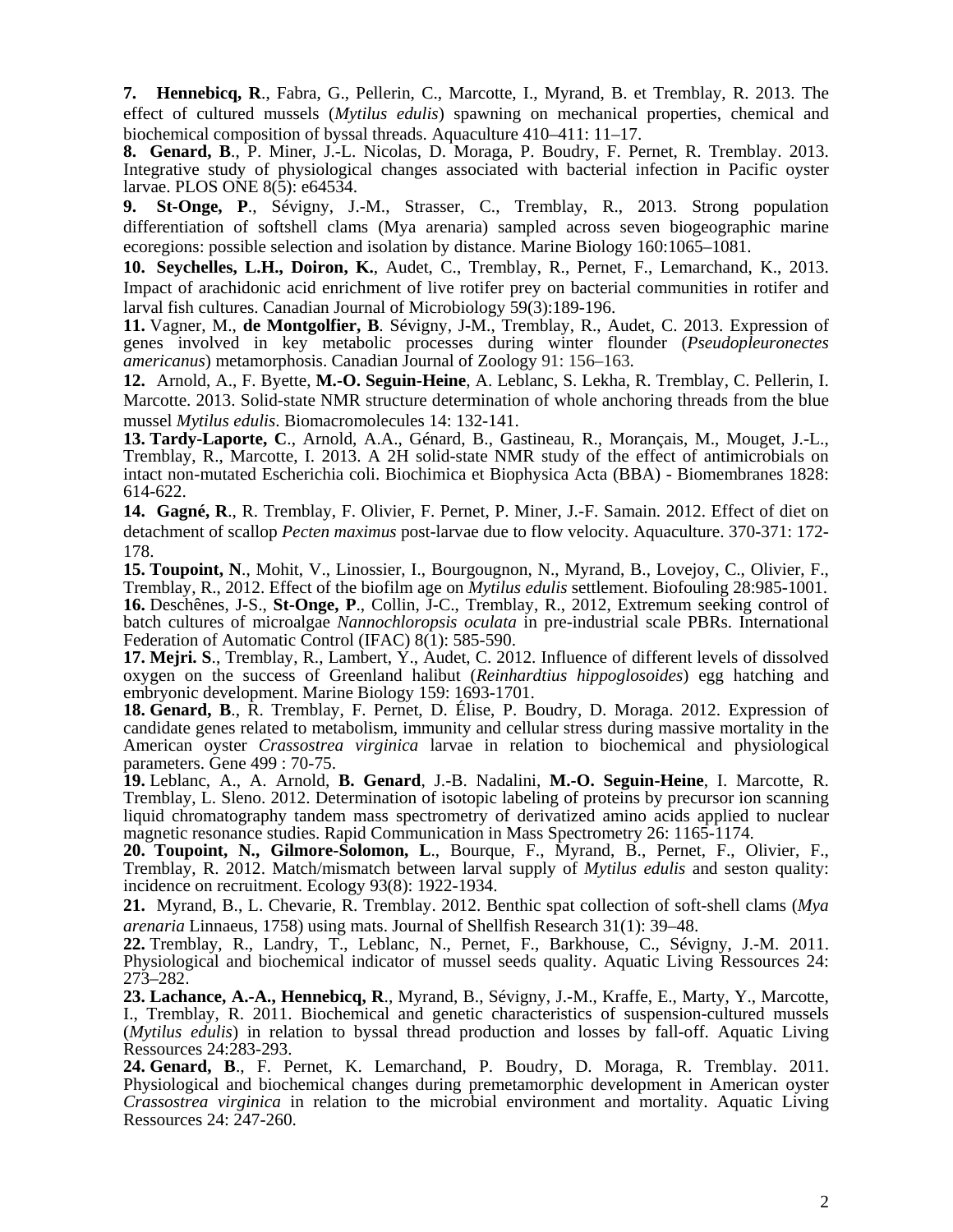**25.** Barker, F.K., Bell, J.J., Bogdanowicz, S.M., Bonatto, S.L., Cezilly, F., Collins, S.M., Dubreuil, C., Dufort, M.J., Eraud, C., Fuseya, R., Heap, E.A., Jacobsen, N., Madders, M., McEwing, R., Michel, A.P., Mougeot, F., Ogden, R.S., Orantes, L.C., Othman, A.S., Parent, É., Pulido-Santacruz, P., Rioux-ParÉ, R., Roberts, M.F., Rosazlina, R., Sakamoto, T., De-Leon P.S., Sévigny, J.-M., **St-Onge, P**., Terraube, J., Tingay, R.E., Tremblay, R., Watanabe, S. & Wattier, R.A. (2011) Permanent Genetic Resources added to Molecular Ecology Resources Database 1 June 2011–31 July 2011. Molecular Ecology Resources 11: 1124-1126.

**26. Pariseau, J**., P., McKenna, P., AboElkhair, M., Saint-Louis, R. Pelletier, É. Davidson, J.T., Tremblay, R., Berthe, F.C.J., Siah, A. 2011. Effects of pesticide compounds (chlorothalonil and mancozeb) and benzo [a] pyrene mixture on aryl hydrocarbon receptor, p53 and ubiquitin gene expression levels in haemocytes of soft-shell clams (*Mya arenaria*). Ecotoxicology 20: 1765–1772.

**27.** Pérez, H.M., K.B. Brokordt, R. Tremblay, H.E. Guderley. 2011. Allozyme heterozygosity and escape response performance of the scallops, *Argopecten purpuratus* and *Placopecten magellanicus*. Marine Biology 158:1311–1318.

**28.** Audet, C. et Tremblay, R. 2011. Flounder production in eastern North America: biological issues. Canadian Journal of Zoology. Canadian Journal of Zoology 89, 612-621.

**29.** Fraboulet, E., Lambert, Y., Tremblay, R., Audet, C. 2011. Growth and lipid composition of winter flounder juveniles reared under natural and fixed photoperiod and temperature conditions. North American Journal of Aquaculture. 73(2): 89-96.

**30. Seychelles, L.H**., Audet, C., Tremblay, R., Lemarchand, K., Pernet, F. 2011. Bacterial colonization of winter flounder *Pseudopleuronectes americanus* fed live feed enriched with three different commercial diets. Aquaculture Nutrition. 17: e196–e206.

**31. Rayssac, N.,** Pernet, F., Lacasse, O.,Tremblay, R. 2010. Temperature effect on first stages development of coexisting mussel species, *Mytilus edulis* (Linnaeus, 1758) and *M. trossulus* (Gould, 1850). Marine Ecology Progress Series 417: 183-191.

**32. Gagné, R**., R. Tremblay, F. Pernet, P. Miner, J.-F. Samain, F. Olivier. 2010. Lipid requirements of the scallop *Pecten maximus* (L.) during larval and post-larval development in relation to addition of *Rhodomonas salina* in diet. Aquaculture 309:212-221.

**33.** Redjah, I., F. Olivier, R. Tremblay, B. Myrand, F. Pernet, U. Neumeier and L. Chevarie. 2010. The importance of turbulent kinetic energy on transport of juvenile clams (*Mya arenaria)*. Aquaculture 307:20-28.

**34.** Fraboulet, E., Lambert, Y., Tremblay, R., Audet, C. 2010. Assessment of the physiological cost of metamorphosis and paternal effect on growth of young winter flounder juveniles in a cold environment. Journal of Fish Biology 76: 930–948.

**35.** Myrand, R. Tremblay, J.-M. Sévigny. 2009. Decrease in multi-locus heterozygosity in suspension-cultured mussels (*Mytilus edulis*) through loss of the more heterozygous individuals. Aquaculture 295: 188-194.

**36.** Myrand, B., R. Tremblay, J.-M. Sévigny. 2009. Impact of suspsension culture using mesh sleeves on genetic characteristics of *Mytilus edulis* L. in Canada. Aquaculture 291: 147-153

**37. Pariseau,** J. R. Saint-Louis, M. Delaporte, M.A. El Khair, P. McKenna, R. Tremblay, T.J. Davidson, E. Pelletier, F.C.J. Berthe. 2009. Potential link between exposure to fungicides chlorothalonil and mancozeb and haemic neoplasia development in the soft-shell clam *Mya arenaria*: A laboratory experiment. Marine Pollution Bulletin 58: 503-514.

**38. Seychelles, L.H.**, C. Audet, R. Tremblay, R. Fournier, F. Pernet. 2009. Essential fatty acid enrichment of cultured rotifers (*Brachionus plicatilis*) using frozen-concentrated microalgae. Aquaculture Nutrition 2009 15; 431–439.

**39.** Kraffe, E., R. Tremblay, S. Belvin, J.-R. LeCoz, Y. Marty et H. Guderley. 2008. Effect of reproduction on escape responses, metabolic rates and muscle mitochondrial properties in the scallop *Placopecten magellanicus*. Marine Biology 156: 25-38.

**40. Burke, K.**, E. Bataller, G. Miron et R. Tremblay. 2008. Larval quality of a non-native bivalve species (European oyster*, Ostrea edulis* L.) off the east Canadian coast. Journal of Shellfish Research 27: 701-710.

**41. Trottet, A.,** S. Roy, E. Tamigneaux, C. Lovejoy et R. Tremblay. 2008. Impact of suspended mussels (Mytilus edulis L.) on plankton communities in a Magdalen Islands lagoon (Québec, Canada): A mesocosm approach. Journal of Experimental Marine Biology and Ecology 365: 103– 115.